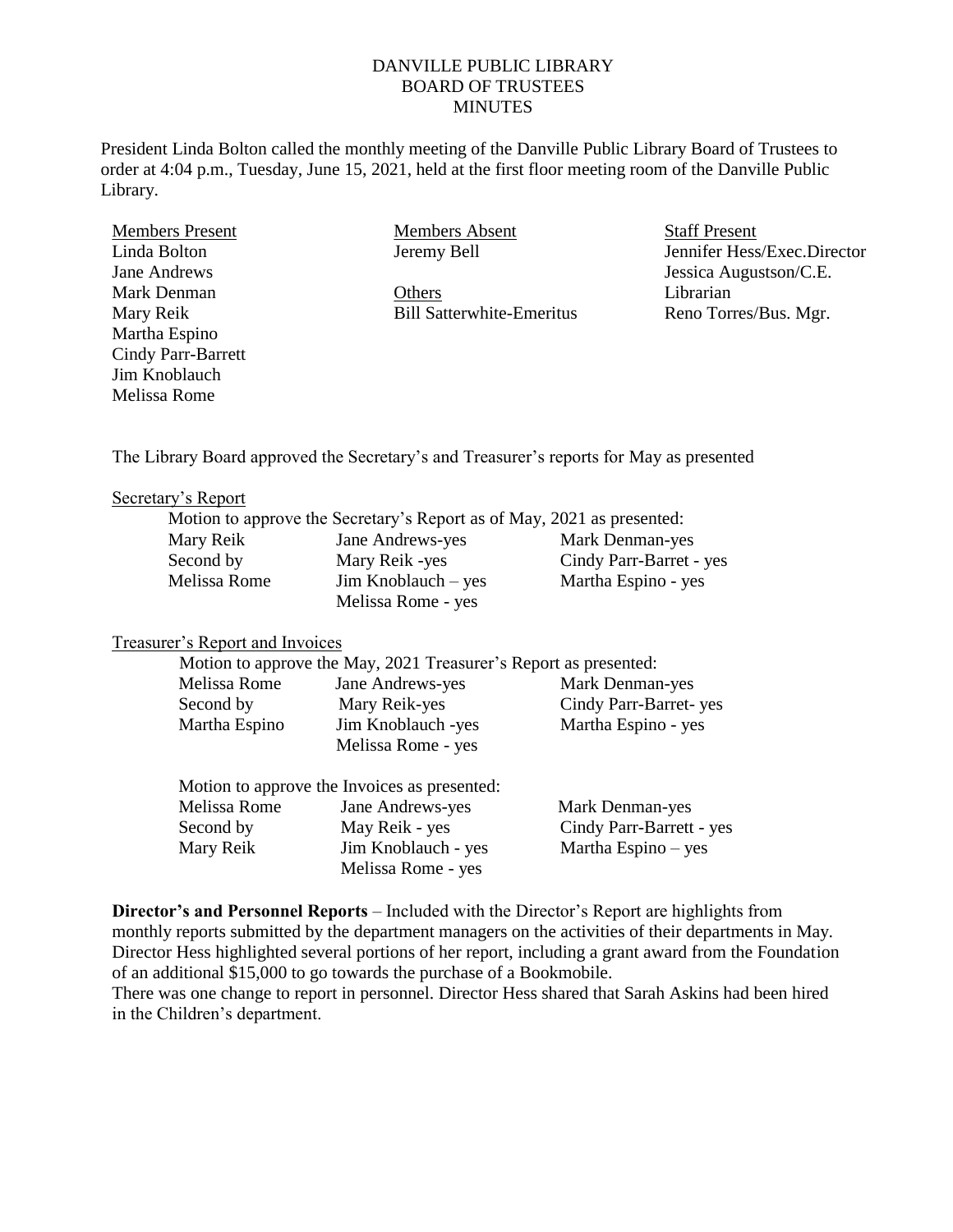Page 2 June 15, 2021 Board Minutes

# **Committee Reports**

**Finance Committee** – Committee Chair Jim Knoblauch reported that the Finance Committee met immediately before the board meeting. The Finance Committee had five action items to present, which were approved:

That the Danville Public Library Board approve the two planned service agreement with Johnson Controls, in the amount of \$3,137 per year with funds from the Maintenance of Building line item in the General Fund.

| Motion to approve as presented: |                     |                          |
|---------------------------------|---------------------|--------------------------|
| Mark Denman                     | Jane Andrews-yes    | Mark Denman-yes          |
| Second by                       | Mary Reik - yes     | Cindy Parr-Barrett - yes |
| Melissa Rome                    | Jim Knoblauch - yes | Martha Espino $-$ yes    |
|                                 | Melissa Rome - yes  |                          |

That the Danville Public Library Board accept the proposal from Danville Flooring Warehouse to remove the existing carpet in the book drop room and the elevator and replace the flooring with raised disc rubber tile in the amount of \$1,698.89.

| Motion to approve as presented: |                     |                          |
|---------------------------------|---------------------|--------------------------|
| Melissa Rome                    | Jane Andrews-yes    | Mark Denman-yes          |
| Second by                       | Mary Reik - yes     | Cindy Parr-Barrett - yes |
| Cindy Parr-Barrett              | Jim Knoblauch - yes | Martha Espino $-$ yes    |
|                                 | Melissa Rome - yes  |                          |

That the Danville Public Library Board accept the proposal from Dave Price Painting to paint the meeting room to the library in the amount of \$2,808; to accept the proposal from Country Carpentry to repair one wall in the amount of \$1420.00; to accept the proposal from Danville Flooring Warehouse to remove the existing carpet and replace the flooring with vinyl plank flooring in the amount of \$10,224.00.

| Motion to approve as presented: |                     |                          |
|---------------------------------|---------------------|--------------------------|
| Mark Denman                     | Jane Andrews-yes    | Mark Denman-yes          |
| Second by                       | Mary Reik - yes     | Cindy Parr-Barrett - yes |
| Melissa Rome                    | Jim Knoblauch - yes | Martha Espino $-$ yes    |
|                                 | Melissa Rome - yes  |                          |

That the Danville Public Library Board approve the use of special reserve fund monies earmarked for HVAC repair—AHU Condensing Unit and Evaporator Coil Replacement.

| Motion to approve as presented: |                     |                          |
|---------------------------------|---------------------|--------------------------|
| Melissa Rome                    | Jane Andrews-yes    | Mark Denman-yes          |
| Second by                       | Mary Reik - yes     | Cindy Parr-Barrett - yes |
| Jane Andrews                    | Jim Knoblauch - yes | Martha Espino $-$ yes    |
|                                 | Melissa Rome - yes  |                          |